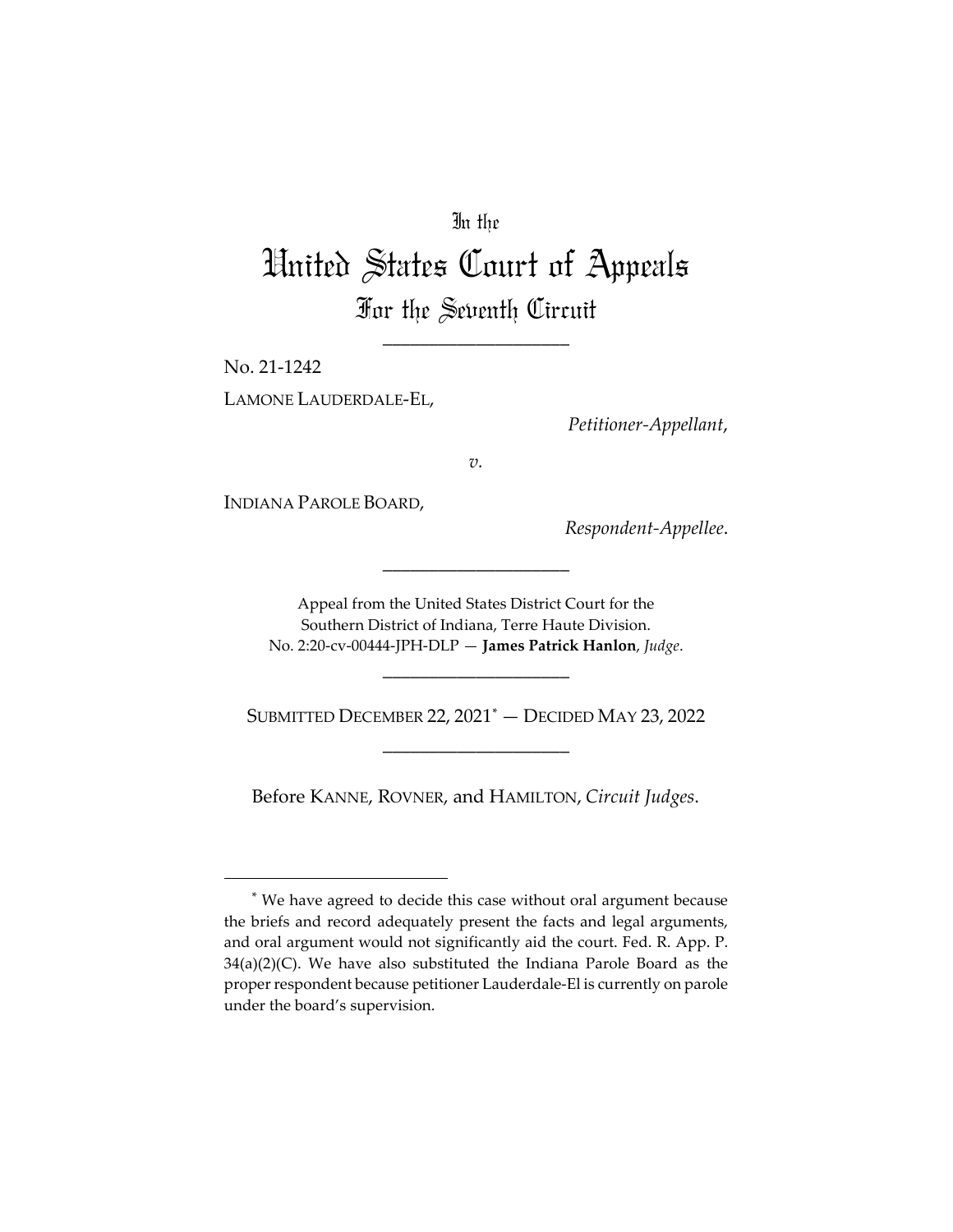HAMILTON, *Circuit Judge*. While imprisoned in Indiana, Lamone Lauderdale-El petitioned for a writ of habeas corpus challenging the loss of good-time credits resulting from a prison disciplinary conviction. His petition asserts primarily that prison officials violated his due process rights in applying an Indiana Department of Correction policy rescinding previously restored good-time credits. The district court concluded that petitioner could challenge the restoration policy in state court, so it dismissed the case without prejudice for failure to exhaust state-court remedies. See 28 U.S.C. § 2254(b)(1)(A). Petitioner Lauderdale-El has appealed. We agree with the district court that petitioner failed to exhaust available remedies, but first we must address two issues affecting our jurisdiction on appeal. In doing so, we follow a long line of cases holding that dismissal of a habeas corpus petition without prejudice for failure to exhaust state-court remedies is a final and appealable judgment, but we also need to overrule contrary holdings in two of our cases, *Gacho v. Butler*, 792 F.3d 732 (7th Cir. 2015), and *Moore v. Mote*, 368 F.3d 754 (7th Cir. 2004).

#### I. *Appellate Jurisdiction*

The two questions affecting our jurisdiction to decide this appeal are whether petitioner's release from prison during this appeal makes the case moot and whether a dismissal of a habeas corpus petition without prejudice for failure to exhaust available state remedies is an appealable final judgment.

### A. *Mootness*

Respondent contends that petitioner's release from prison requires dismissal of the case as moot. We disagree because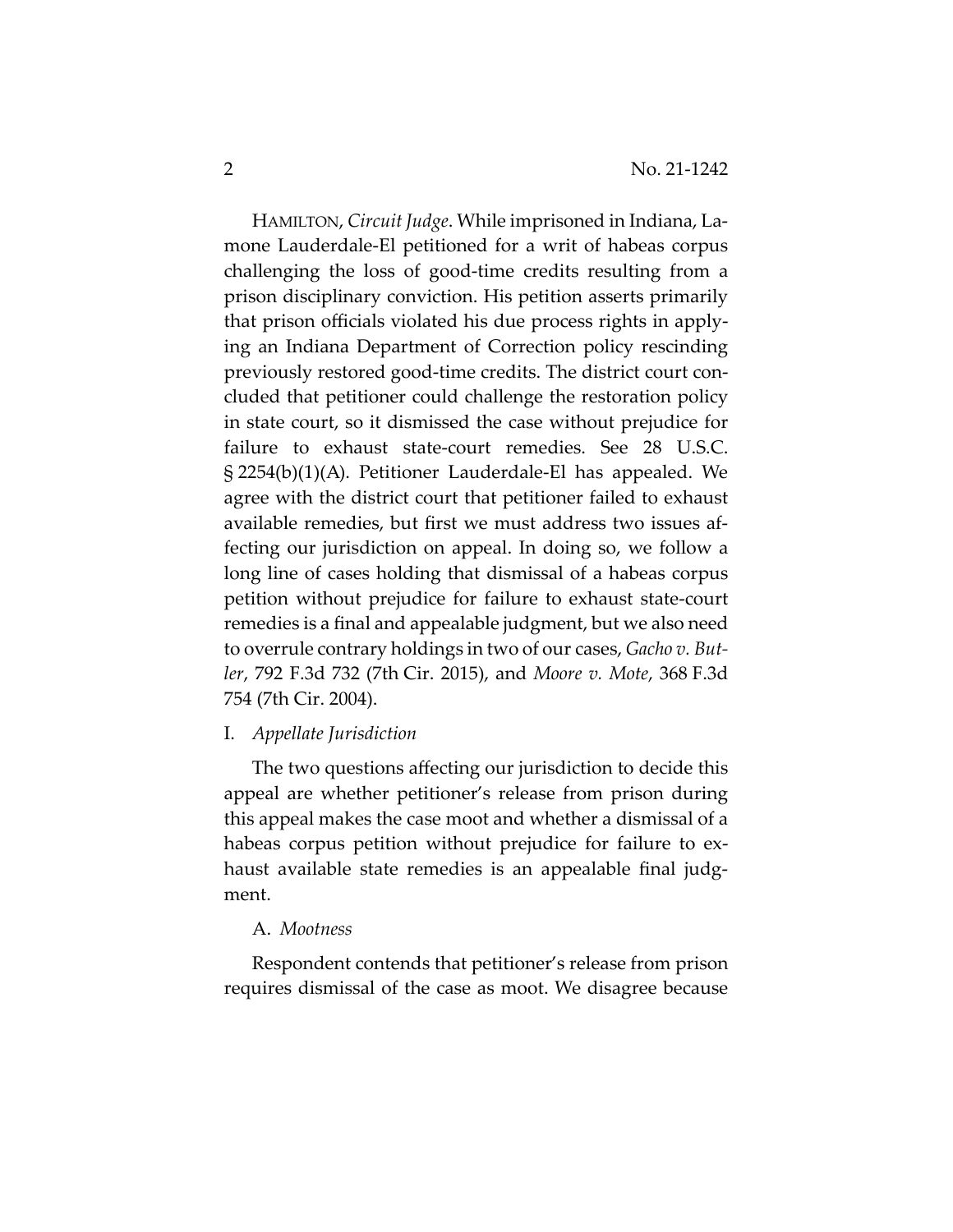petitioner is still on parole. A case becomes moot when a court can no longer grant any redress for the alleged wrong. *Eichwedel v. Curry*, 700 F.3d 275, 278 (7th Cir. 2012). A challenge to a petitioner's custody becomes moot when custody ends and no collateral consequences remain. *Id*. Because parole is a form of custody, a case that could shorten a former prisoner's term of parole is not moot. *White v. Indiana Parole Board*, 266 F.3d 759, 762–63 (7th Cir. 2001).

This case is nearly identical to *White*, in which we held that a court could order the parole board to revise the end date of the petitioner's parole based on when he should have been released from prison with proper application of good-time credit. Under Indiana law, petitioner Lauderdale-El's parole will last two years or until his sentence expires, whichever is shorter. Ind. Code § 35-50-6-1(b). Currently, those times are the same; petitioner was released in March 2021 and is scheduled to remain on parole until March 2023. Petitioner contends that if his good-time credits had not been wrongly revoked, his earliest possible release date would have been at least three months sooner, in December 2020. If that were correct, his parole should end two years from that earlier release date. If petitioner prevailed in this case, the district court could order the parole board to release him from parole in December 2022, removing a legally meaningful form of custody. See *White*, 266 F.3d at 762–63. Three fewer months of parole would be meaningful relief, so the case is not moot.

#### B. *A Final Judgment*

The second jurisdictional issue is whether the district court's judgment dismissing the petition without prejudice for failure to exhaust state-court remedies is a final, appealable judgment under 28 U.S.C. § 1291. The district court's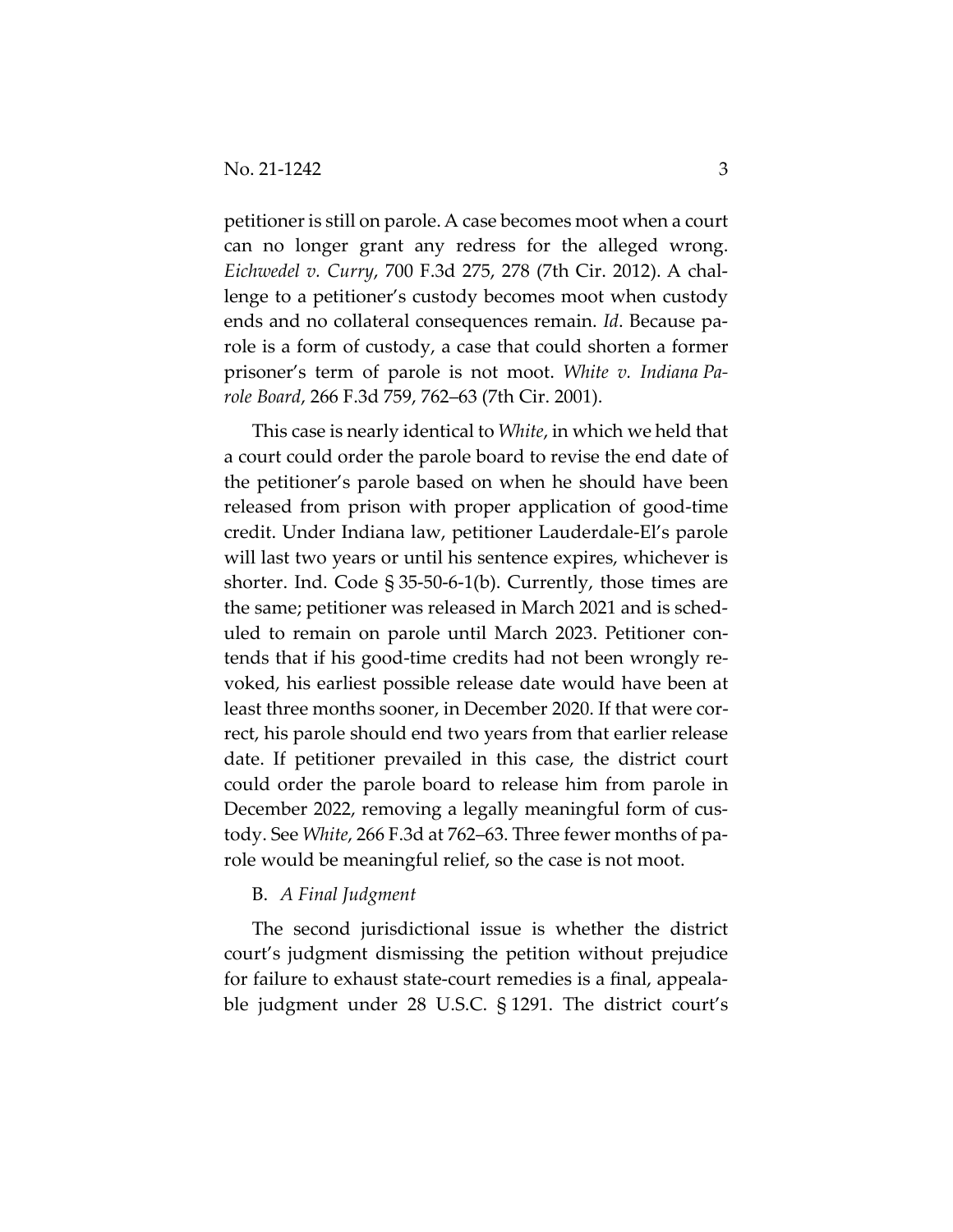dismissal of this petition for failure to exhaust state-court remedies certainly seems final as a practical matter: the district court is done with the case. Respondent argues, however, that the dismissal is not final because the petition was dismissed without prejudice, so petitioner can file a new petition asserting the same claim after exhausting state remedies (assuming he does not win relief from the state courts).

Respondent's position finds direct support in two cases, *Gacho v. Butler*, 792 F.3d 732 (7th Cir. 2015), and *Moore v. Mote*, 368 F.3d 754 (7th Cir. 2004). Both dismissed for lack of appellate jurisdiction appeals from district court decisions dismissing habeas corpus petitions without prejudice for failure to exhaust state remedies. A closer look at the issue shows, however, that *Gacho* and *Moore* are outliers. They are out of step with our practice in other habeas appeals, the practice of other circuits, and more general principles of appellate jurisdiction. As Judge Easterbrook pointed out in his concurrence in *Carter v. Buesgen*, 10 F.4th 715, 725 (7th Cir. 2021), *Gacho* and *Moore* continue to cause confusion and mischief, wasting the time of lawyers and judges. It's time to overrule their holdings on appellate jurisdiction.

To explain how the issue arises, the phrase "without prejudice" makes jurisdictional antennae twitch for appellate judges and other mavens of appellate jurisdiction. In a civil case, a dismissal "without prejudice" can often signal that the district court is not actually done with the case but is instead leaving an opportunity for a plaintiff or petitioner to cure a problem and to continue or revive the case in the district court. The most obvious example: a district court dismisses a complaint for failure to state a claim but allows the plaintiff to amend the complaint. In most cases, such an order is not a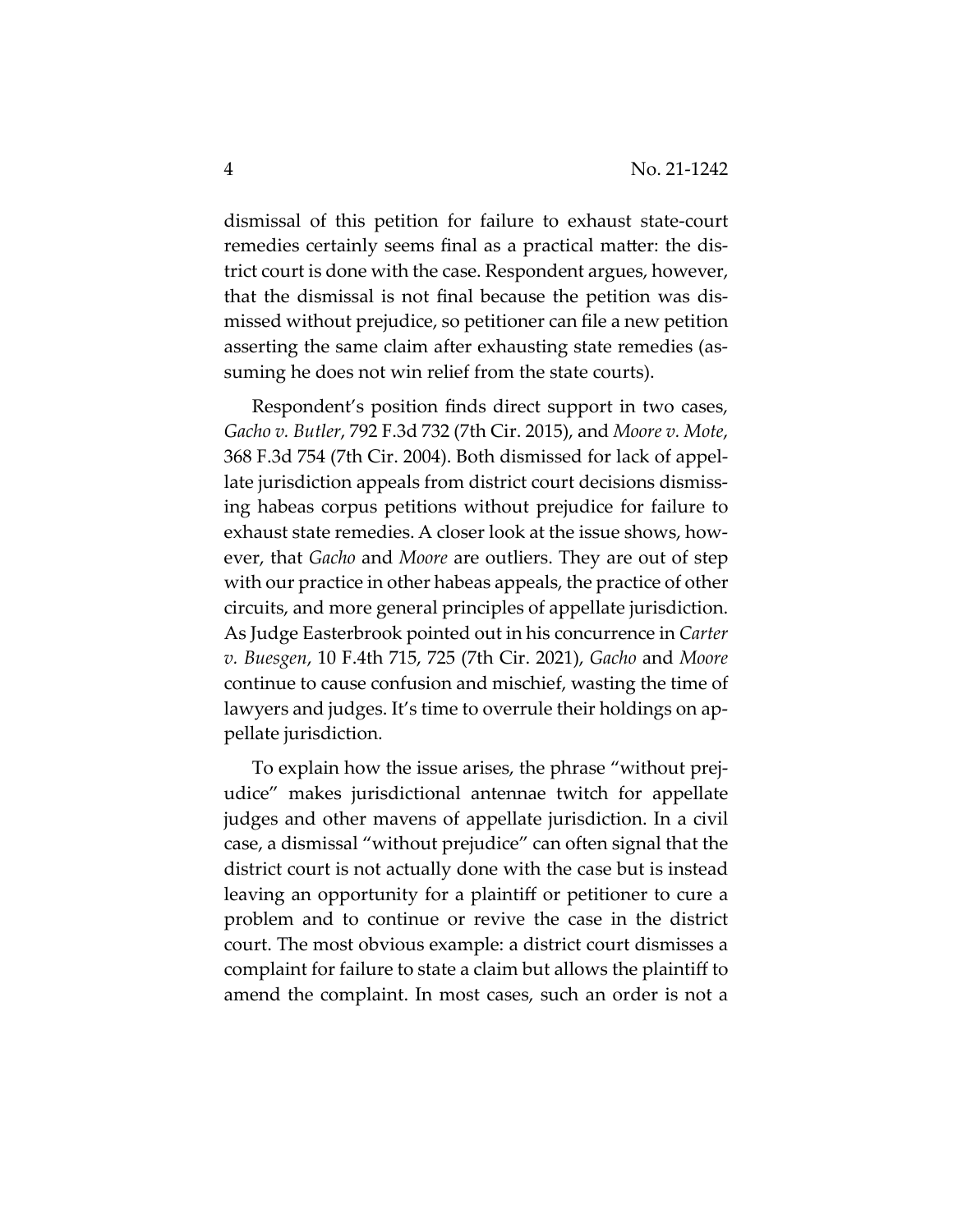final judgment even if the district court enters a Rule 58 judgment announcing dismissal without prejudice. See, e.g., *Furnace v. Board of Trustees of Southern Illinois University*, 218 F.3d 666, 669 (7th Cir. 2000) (recognizing that an order dismissing a complaint without prejudice generally "is not appealable because the plaintiff may file an amended complaint" (citation omitted)); see also *Reed v. Columbia St. Mary's Hospital*, 782 F.3d 331, 336 (7th Cir. 2015) ("We have emphasized that litigants may and should rely on the specific wording of a Rule 58 judgment to determine whether a judgment is final and appealable.").

Another scenario shows why appellate courts try to be vigilant about their jurisdiction when a dismissal says "without prejudice." Suppose a district court resolves the more important claim in a civil case on a motion to dismiss or for summary judgment, but leaves a less important claim pending for trial. Parties will sometimes try to manufacture an appealable final judgment by asking the district court to dismiss the remaining claim "without prejudice" and to enter a supposedly final judgment dismissing the more important claim with prejudice and the less important one without prejudice. We have held repeatedly that this tactic does not work to create an appealable final judgment. E.g., *West v. Louisville Gas & Electric Co*., 920 F.3d 499, 504–05 (7th Cir. 2019) (collecting cases); *Hill v. Potter*, 352 F.3d 1142, 1145 (7th Cir. 2003) ("What is true is that a litigant is not permitted to obtain an immediate appeal of an interlocutory order by the facile expedient of dismissing one of his claims without prejudice so that he can continue with the case after the appeal is decided.") (collecting more cases from this and other circuits).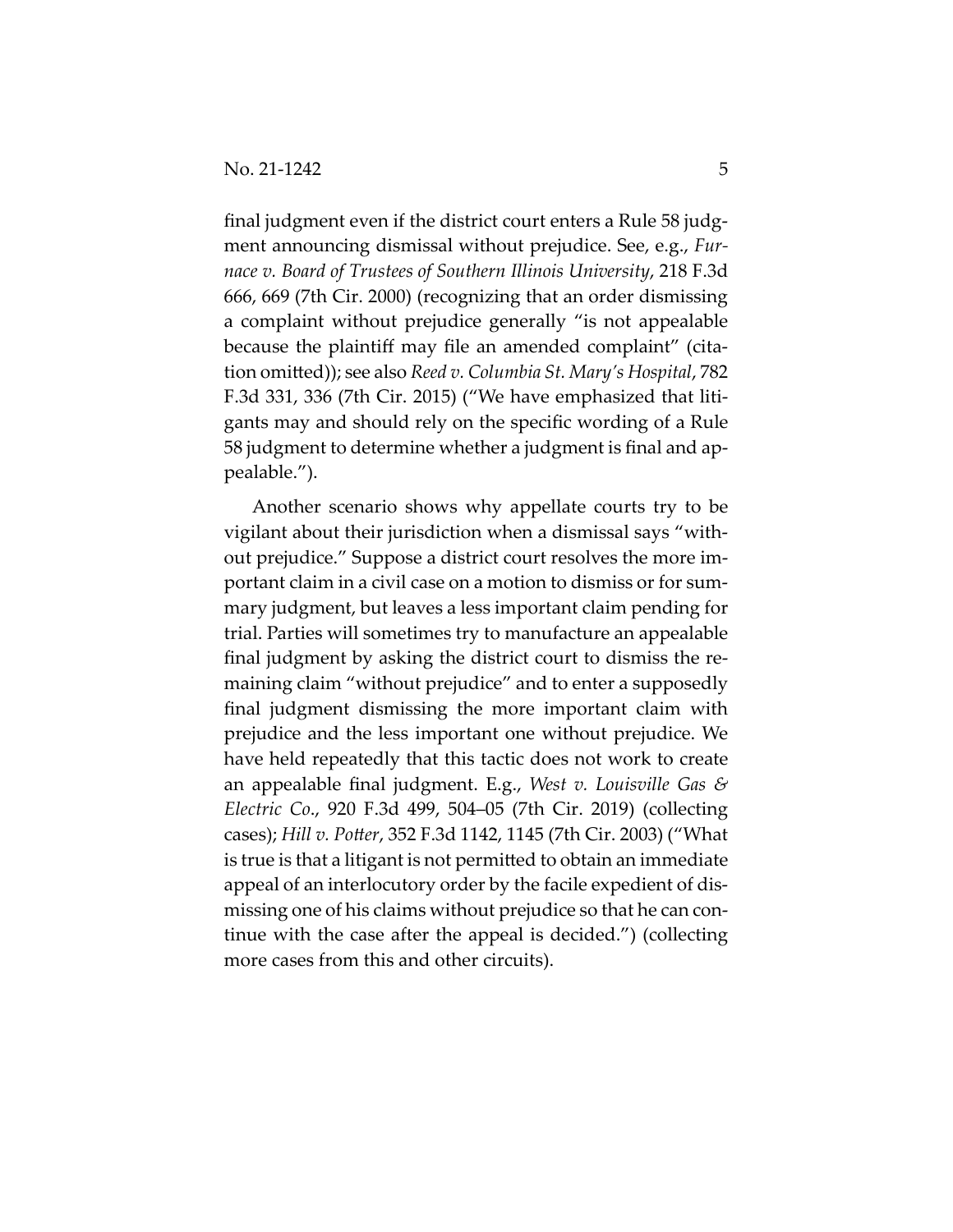Other kinds of dismissals without prejudice, however, signal clearly that the district court has finished with the case but is leaving open the possibility that the parties may pursue the dispute in another forum. Such judgments, typically based on a lack of subject-matter or personal jurisdiction or improper venue, are final for purposes of appeal. The rule in such cases is so well established that we rarely even comment on appellate jurisdiction. E.g., *Deb v. SIRVA, Inc*., 832 F.3d 800, 803–04 (7th Cir. 2016) (vacating dismissal without prejudice for improper venue); *Milwaukee Concrete Studios, Ltd. v. Fjeld Manufacturing Co.*, 8 F.3d 441, 448 (7th Cir. 1993) (affirming dismissal without prejudice for improper venue). Dismissals for lack of subject-matter jurisdiction are necessarily without prejudice, *Page v. Democratic Nat'l Committee*, 2 F.4th 630, 639 (7th Cir. 2021), and we routinely exercise jurisdiction over appeals from such dismissals. E.g., *Lewert v. P.F. Chang's China Bistro, Inc*., 819 F.3d 963, 966 (7th Cir. 2016). The same is true of dismissals for lack of personal jurisdiction. E.g., *Rogers v. City of Hobart*, 996 F.3d 812, 817 (7th Cir. 2021).

Similarly, the Prison Litigation Reform Act includes a rigorous requirement for exhaustion of administrative remedies, 42 U.S.C. § 1997e(a), and we have exercised jurisdiction over dismissals of such cases for failure to exhaust. E.g., *Hernandez v. Dart*, 814 F.3d 836, 841 (7th Cir. 2016) (dismissal without prejudice for failure to exhaust was final as practical matter and was reversed on merits of that defense); *Maddox v. Love*, 655 F.3d 709, 716 (7th Cir. 2011); accord, e.g., *Ray v. Kertes*, 285 F.3d 287, 291 (3d Cir. 2002).

Returning from general principles and practices to the specific realm of habeas corpus and dismissals for failure to exhaust state-court remedies, the majority and concurring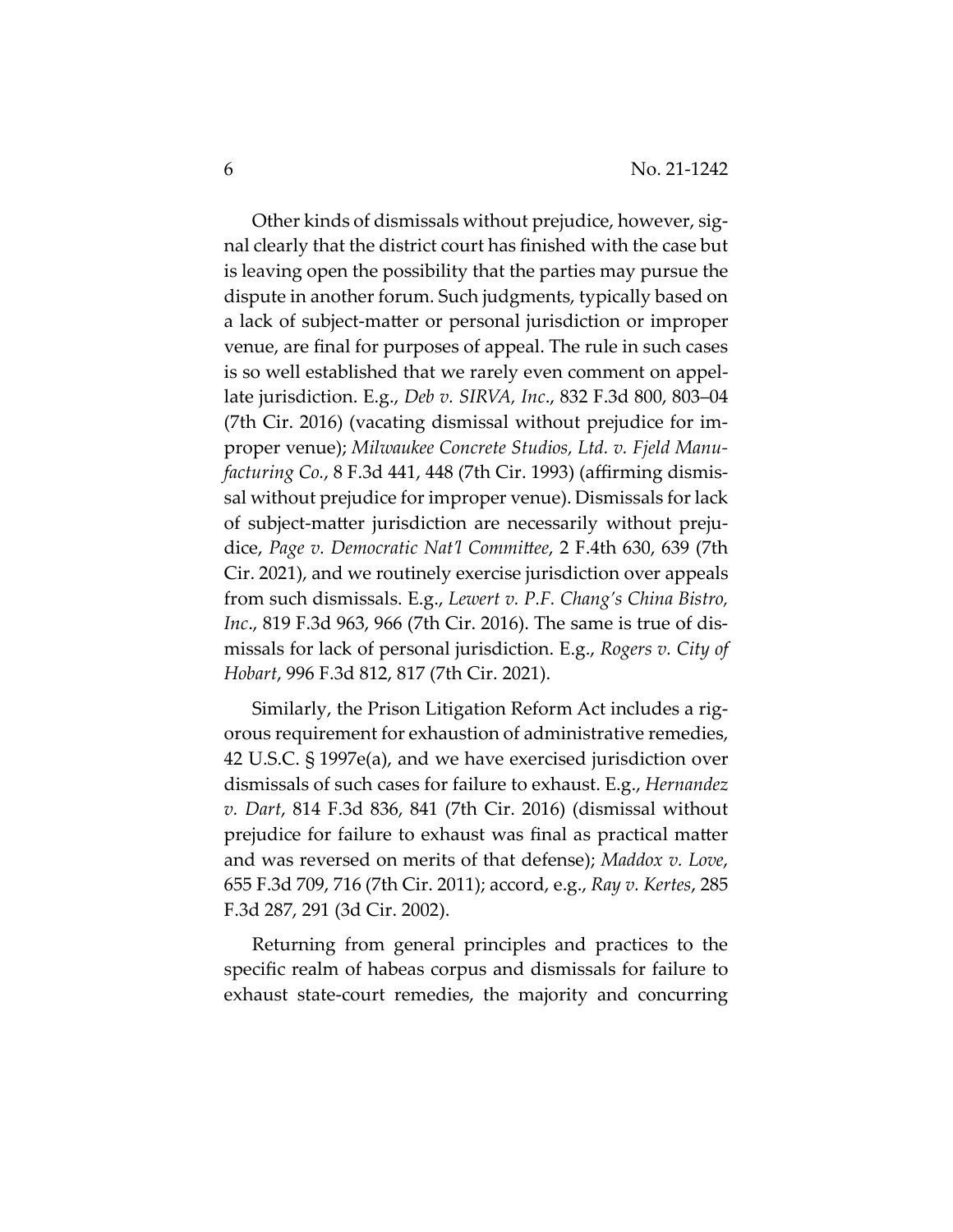opinions in *Carter* lay out the issue. 10 F.4th at 720–22 (majority); *id.* at 724–25 (Easterbrook, J., concurring in part). In *Carter* the petitioner's efforts to obtain state-court review of his conviction had been delayed for years through no fault of his own. The district court had dismissed Carter's federal habeas corpus petition without prejudice for failure to exhaust state remedies. We found that the dismissal was final and appealable, vacated on the exhaustion defense, and remanded to the district court. The majority distinguished *Gacho* and *Moore* on the ground that Carter had shown that further efforts in the state court would be futile. The majority held, in effect, that because Carter had shown error on the merits of the exhaustion issue, we had jurisdiction over his appeal.

Judge Easterbrook agreed with the result and portions of the majority opinion, but proposed a simple rule:

> [W]hen "without prejudice" means "I have not resolved the merits but this case is over nonetheless," then the decision is final; when it means "the problem can be fixed so that litigation may continue in this court," then the decision is not final. In our case the phrase "without prejudice" means "go litigate some more in Wisconsin." The judge contemplated that an adverse decision by the state's judiciary might justify more federal litigation, but *this* case is over, so Carter can appeal.

10 F.4th at 725 (Easterbrook, J., concurring in part). Judge Easterbrook urged that *Gacho* and *Moore* be overruled rather than distinguished, noting the awkwardness of having appellate jurisdiction depend on the merits of the underlying appeal, the confusion engendered by *Gacho* and *Moore*, and the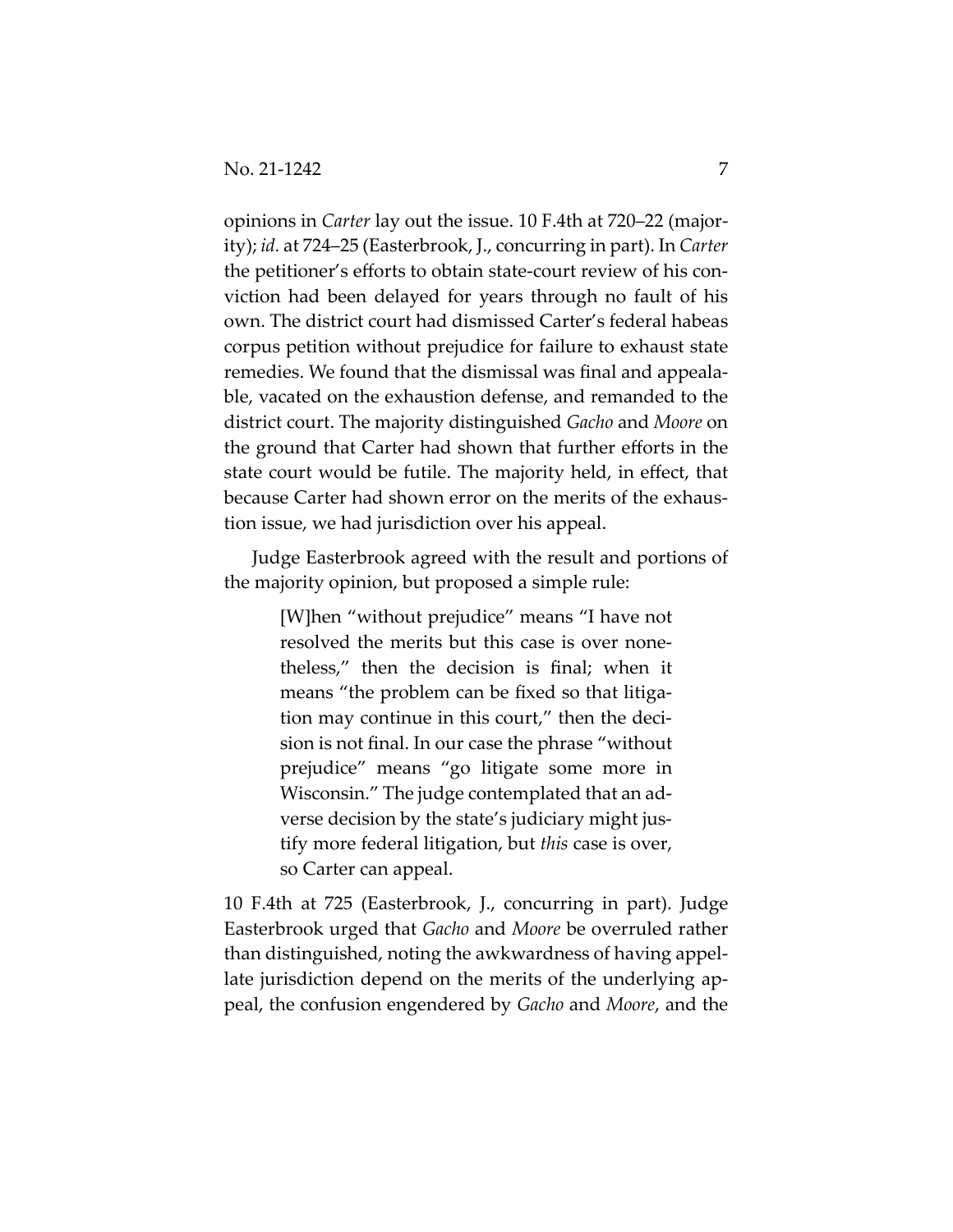conflict between their rule and predominant approaches to appellate jurisdiction.

We agree that it is time to overrule the jurisdictional holdings of *Gacho* and *Moore*. In addition to the reasons laid out by Judge Easterbrook in his *Carter* concurrence, we offer a practical reason and the weight of contrary authority from both this court and other circuits.[1](#page-7-0)

The practical reason becomes evident if we merely ask, "What if the district court was wrong in dismissing for failure to exhaust?" The defense of failure to exhaust state-court remedies can present difficult questions in kaleidoscopic variations on state-court procedures. District court decisions on the subject are not invariably correct. But if *Gacho* and *Moore* are correct and a dismissal without prejudice is not final and appealable, the petitioner faces a dead end. If the state courts are truly not open to him, for any reason, the district court's error becomes simply unreviewable. Even a blatantly unconstitutional conviction or sentence could not be tested at all under § 2254.

On the other hand, if dismissal without prejudice is deemed final and appealable, *but only if the dismissal was wrong*, then appellate jurisdiction depends on the merits of the appeal. That turns the logic of the appeal upside down. It also invites a reminder about Ockham's Razor. If the appellate court has jurisdiction to consider the merits of the appeal for the purpose of determining appellate jurisdiction, it is hard to

<span id="page-7-0"></span><sup>&</sup>lt;sup>1</sup> Because this opinion overrules two precedents of this court, we have circulated this opinion to all active circuit judges pursuant to Circuit Rule 40(e). No active judge voted to hear this case en banc.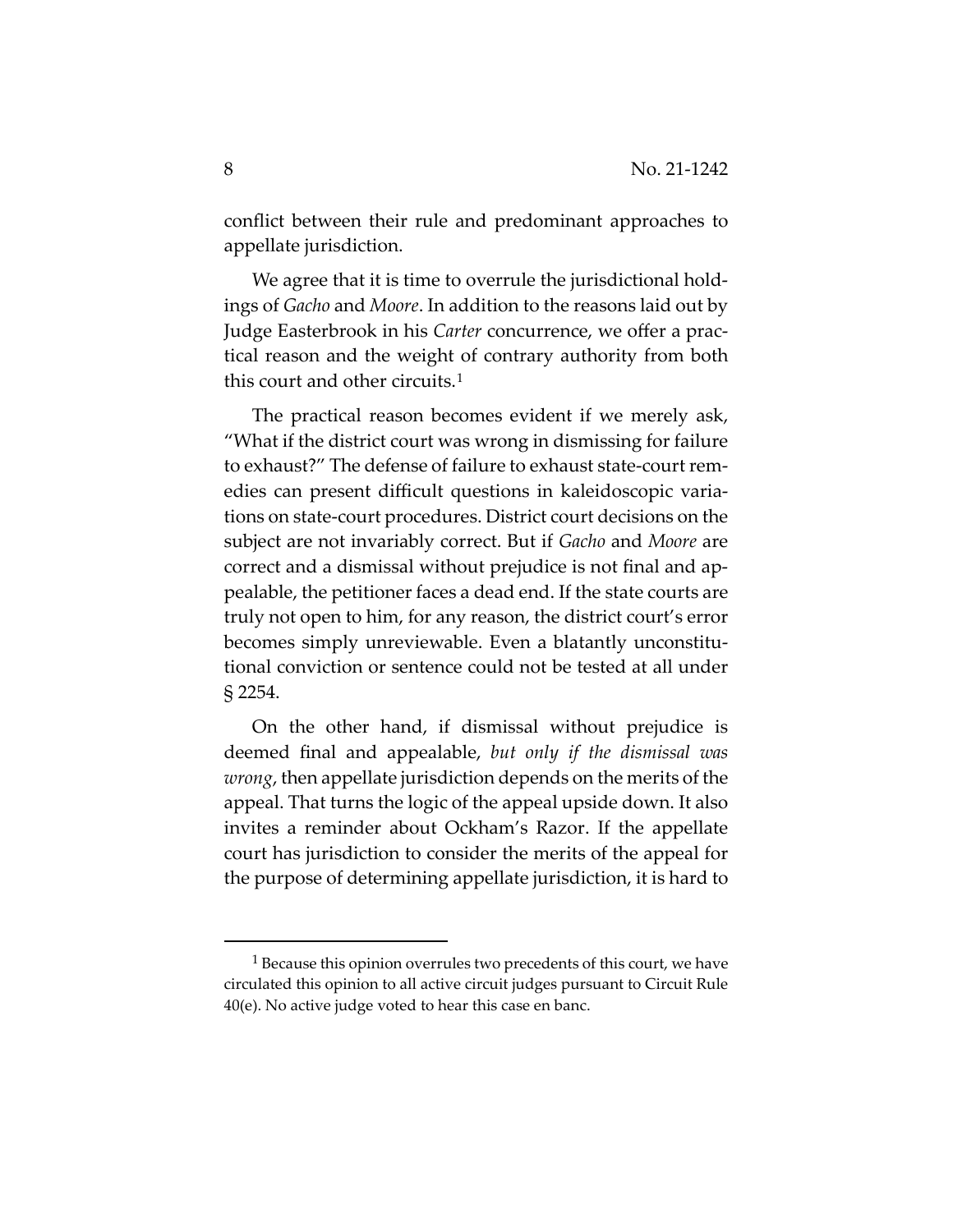see what the extra layer of appellate jurisdiction analysis adds, other than confusion and extra work.

As for the weight of precedent in this and other circuits, we routinely treat dismissals of habeas corpus petitions for failure to exhaust state-court remedies as final and appealable, often without even mentioning the issue of appellate jurisdiction. The most compelling cases are those reversing such dismissals as erroneous. See *Harrison v. McBride*, 151 F.3d 1032, 1998 WL 516792 (7th Cir. 1998) (summarily reversing erroneous dismissal for failure to exhaust); *Gregory-Bey v. Hanks*, 91 F.3d 146, 1996 WL 394011 (7th Cir. 1996) (reversing erroneous dismissal without prejudice for failure to exhaust); *Handley v. Welborn*, 9 F.3d 112, 1993 WL 393127 (7th Cir. 1993) (reversing erroneous dismissal for failure to exhaust statecourt remedies on one claim); *United States ex rel. Gray v. Director, Department of Corrections*, 721 F.2d 586 (7th Cir. 1983) (reversing erroneous dismissal for failure to exhaust and ordering that petition be granted); *United States ex rel. Burbank v. Warden, Illinois State Penitentiary*, 535 F.2d 361, 363 (7th Cir. 1976) (noting earlier appeal in case had reversed dismissal for failure to exhaust); *United States ex rel. Williams v. Brantley*, 502 F.2d 1383 (7th Cir. 1974) (reversing dismissal for failure to exhaust); see also *Copus v. City of Edgerton*, 96 F.3d 1038 (7th Cir. 1996) (reversing dismissal for failure to exhaust after district court had erred by converting § 1983 case to habeas case). If *Gacho* and *Moore* were correct on appellate jurisdiction, then all of these cases would have to be deemed wrongly decided.

Also highly relevant, and far more numerous, are our routine affirmances on the merits of district court dismissals of habeas corpus petitions for failure to exhaust. E.g., *Monegain v. Carlton*, 576 F. App'x 598 (7th Cir. 2014); *Dupree v. Jones*, 281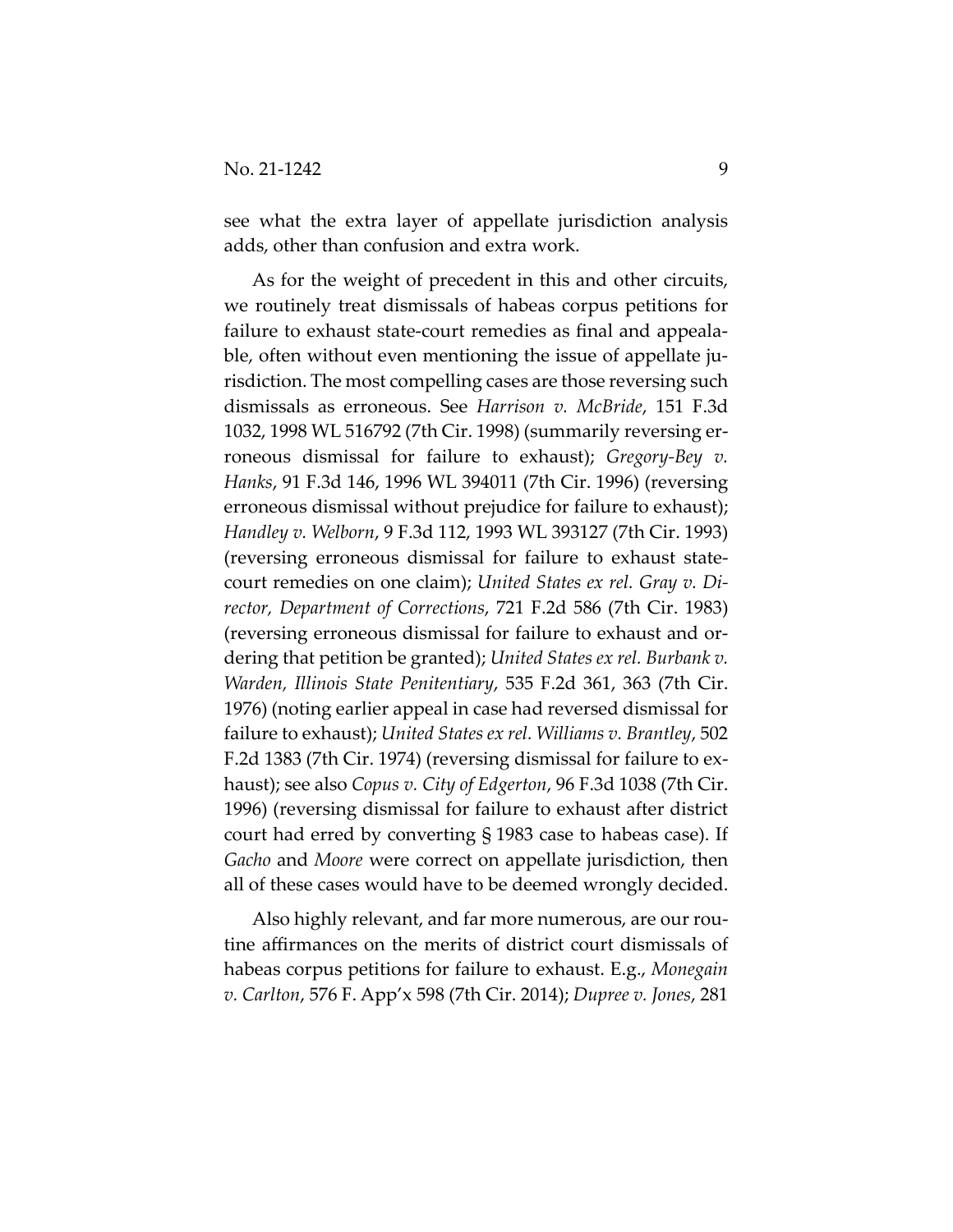F. App'x 559 (7th Cir. 2008); *Reid v. Sternes*, 59 F. App'x 880 (7th Cir. 2003); *Sceifers v. Trigg*, 46 F.3d 701 (7th Cir. 1995); *Wickstrom v. Schardt*, 798 F.2d 268 (7th Cir. 1986); *Williams v. Duckworth*, 724 F.2d 1439 (7th Cir. 1984) (district court erred in dismissing for failure to exhaust, but dismissal affirmed on the basis of waiver); *United States ex rel. Stewart v. Ragen*, 231 F.2d 312 (7th Cir. 1956) (district court denied petition for failure to exhaust; appeal dismissed on that ground). Again, if *Gacho* and *Moore* were correct, all such cases should have been dismissed for lack of appellate jurisdiction rather than decided on the merits.

Other circuits follow the course that we have, apart from *Gacho* and *Moore*, routinely treating dismissals of habeas corpus petitions for failure to exhaust as final, appealable judgments. See *Nowaczyk v. Warden, New Hampshire State Prison*, 299 F.3d 69 (1st Cir. 2002) (reversing dismissal without prejudice where state court claim was still pending); *Layne v. Gunter*, 559 F.2d 850 (1st Cir. 1977) (affirming dismissal without prejudice for failure to exhaust); *Wilbur v. Maine*, 421 F.2d 1327 (1st Cir. 1970) (reversing dismissal for failure to exhaust and ordering relief on merits); *Roberites v. Colly*, 546 F. App'x 17 (2d Cir. 2013) (affirming in part dismissal without prejudice for failure to exhaust); *Gerber v. Varano*, 512 F. App'x 131 (3d Cir. 2013) (vacating dismissal without prejudice for failure to exhaust); *Wright v. Cuyler*, 624 F.2d 455 (3d Cir. 1980) (where district court had erroneously treated prisoner's challenge to conditions of confinement as habeas petition and dismissed without prejudice for failure to exhaust, appellate court exercised jurisdiction, converted action to § 1983 action, and reversed and remanded); *Watson v. Lassiter*, No. 21-6351, 2022 WL 822168 (4th Cir. 2022) (denying certificate of appealability where habeas petition was dismissed without prejudice for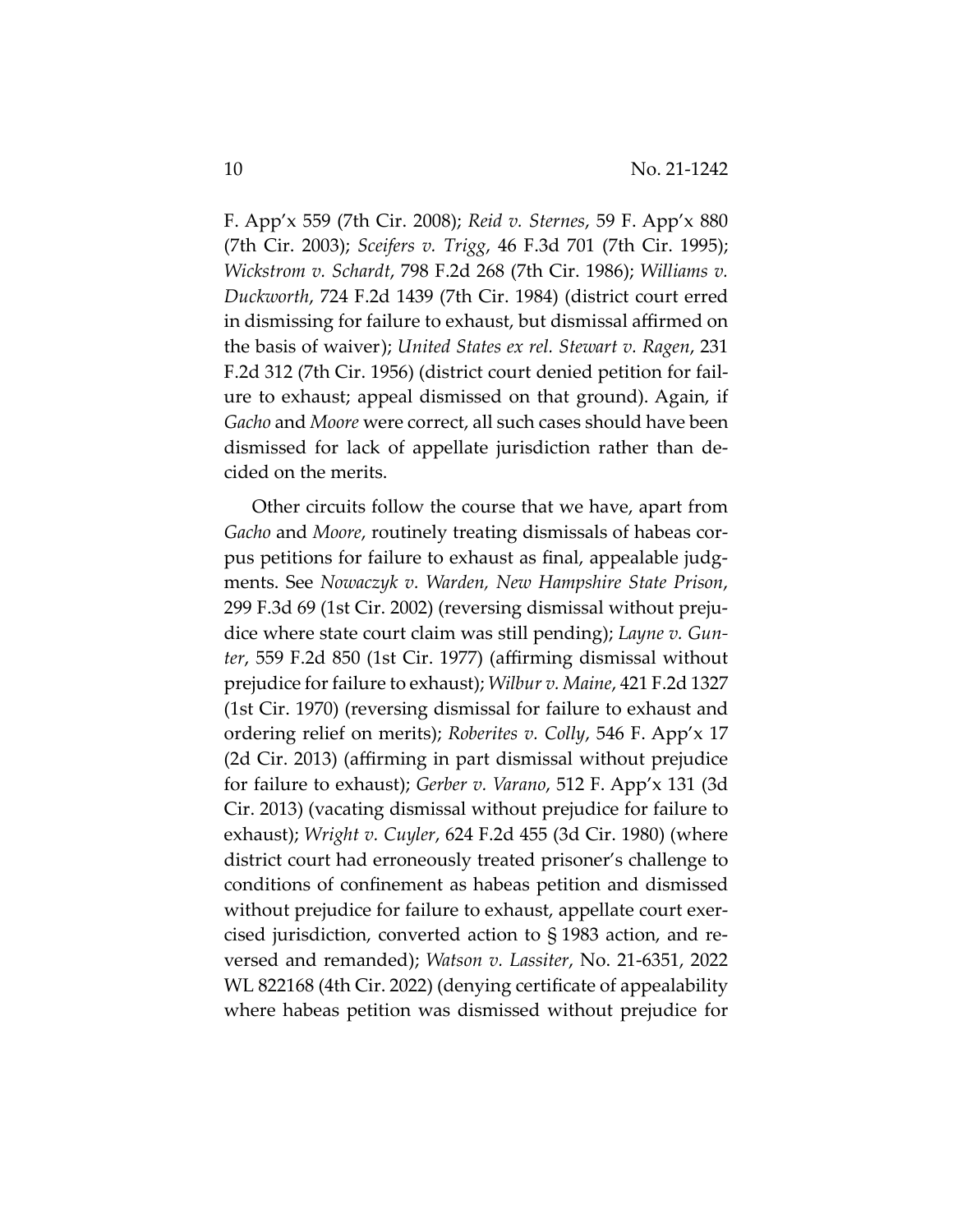failure to exhaust); *Gilstrap v. Godwin*, 517 F.2d 52 (4th Cir. 1975) (affirming dismissal for failure to exhaust); *Mendoza v. Thaler*, 485 F. App'x 721 (5th Cir. 2012) (vacating dismissal without prejudice for failure to exhaust); *Scott v. Johnson*, 227 F.3d 260 (5th Cir. 2000) (reviewing dismissal of petition without prejudice for failure to exhaust, but ordering dismissal with prejudice as time-barred); *Whitehead v. Johnson*, 157 F.3d 384 (5th Cir. 1998) (vacating in part dismissal without prejudice for failure to exhaust); *Resendez v. McKaskle*, 722 F.2d 227 (5th Cir. 1984) (reversing dismissal for failure to exhaust); *Manning v. Macauley*, No. 20-1567, 2020 WL 7346021 (6th Cir. 2020) (denying certificate of appealability where habeas petition was dismissed without prejudice for failure to exhaust); *Coleman v. Gidley*, No. 17-1130, 2017 WL 7370569 (6th Cir. 2017) (denying certificate of appealability where habeas petition was dismissed without prejudice for failure to exhaust); *Williams v. Marshall*, 770 F.2d 168, 1985 WL 13497 (6th Cir. 1985) (vacating dismissal for failure to exhaust); *Allen v. Perini*, 424 F.2d 134 (6th Cir. 1970) (reversing dismissal for failure to exhaust); *Kolocotronis v. Holcomb*, 925 F.2d 278 (8th Cir. 1991) (reversing dismissal without prejudice for failure to exhaust, and specifically rejecting challenge to finality for appellate jurisdiction); *Williams v. Lockhart*, 893 F.2d 191 (8th Cir. 1990) (reversing dismissal for failure to exhaust); *Farmer v. McDaniel*, 98 F.3d 1548, 1552–53 (9th Cir. 1996) (dismissal without prejudice for failure to exhaust was final judgment that state could appeal), abrogated on other grounds by *Slack v. McDaniel*, 529 U.S. 473 (2000); *Jackson v. Borg*, 992 F.2d 1219, 1993 WL 140594 (9th Cir. 1993) (vacating dismissal for failure to exhaust); *Harmon v. Ryan*, 959 F.2d 1457 (9th Cir. 1992) (vacating sua sponte dismissal for failure to exhaust); *Gray v. Gray*, 645 F. App'x 624 (10th Cir. 2016) (dismissal in part of some claims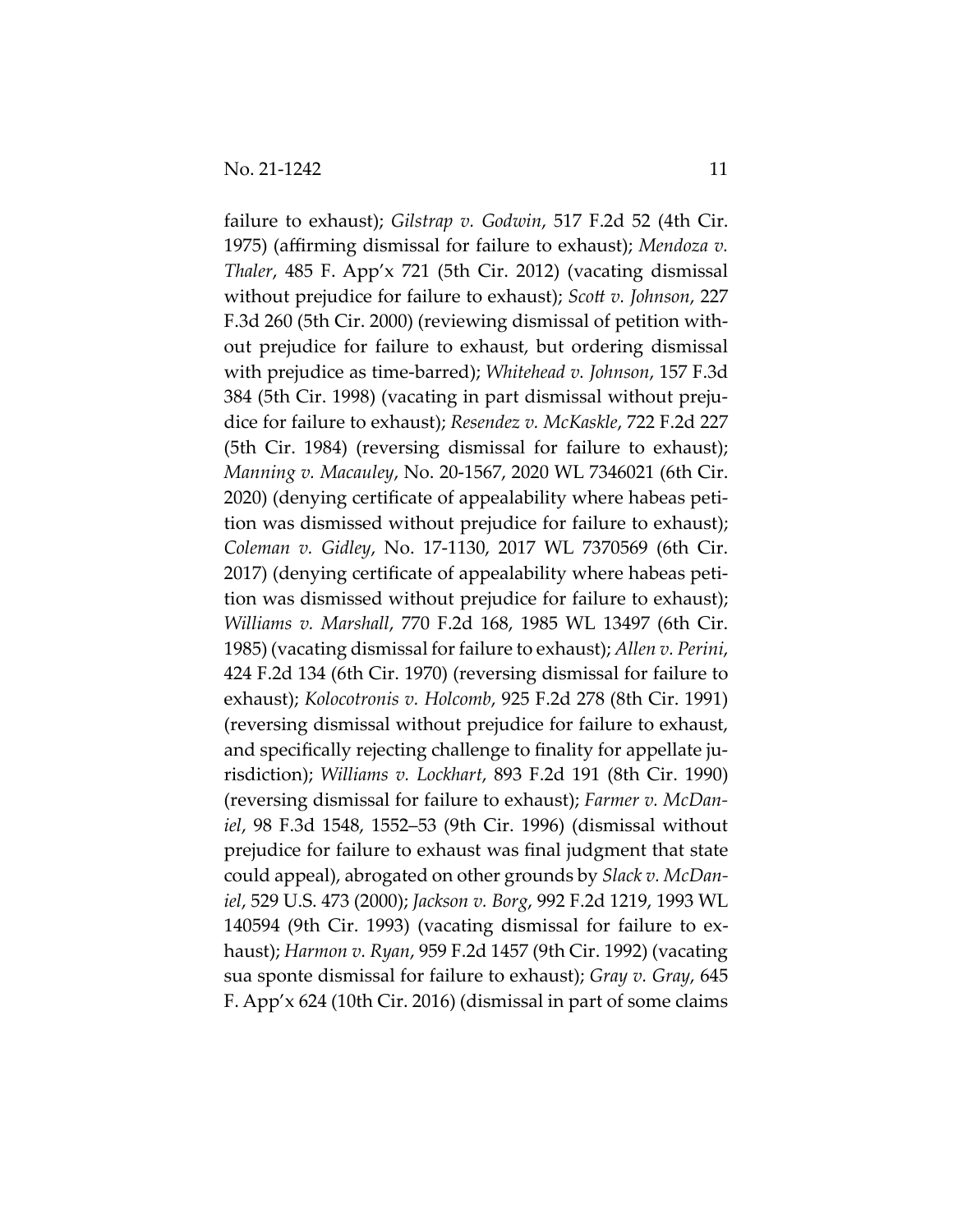without prejudice for failure to exhaust was final judgment that could be appealed); *Lamar v. Zavaras*, 430 F. App'x 718 (10th Cir. 2011) (denying certificate of appealability where habeas petition was dismissed without prejudice for failure to exhaust); *Doshier v. Oklahoma*, 67 F. App'x 499 (10th Cir. 2003) (denying certificate of appealability where habeas petition was dismissed without prejudice for failure to exhaust); *Claudio v. Secretary, Florida Department of Corrections*, 578 F. App'x 797 (11th Cir. 2014) (vacating sua sponte dismissal without prejudice for failure to exhaust); *Hafez v. Frazier*, 440 F. App'x 751 (11th Cir. 2011) (vacating dismissal for failure to exhaust); *Henry v. Department of Corrections*, 197 F.3d 1361 (11th Cir. 1999) (vacating dismissal for failure to exhaust); *Thomas v. Georgia State Board of Pardons & Paroles*, 881 F.2d 1032 (11th Cir. 1989) (reversing in part dismissal for failure to exhaust where district court had erroneously converted § 1983 action to habeas petition); *Davis v. Dugger*, 829 F.2d 1513, 1521 (11th Cir. 1987) (in relevant part, reversing dismissal for failure to exhaust); *Streater v. Jackson*, 691 F.2d 1026 (D.C. Cir. 1982) (vacating dismissal of habeas petition for failure to exhaust).[2](#page-11-0)

This long string-cite is just a sample. "[I]n countless cases a dismissal for failure to exhaust state judicial remedies (for

<span id="page-11-0"></span><sup>2</sup> We ordinarily would not cite non-precedential orders for such purposes, but in this area of the law, the proportion of non-precedential orders is high. The many orders add evidence to the view that *Gacho* and *Moore*'s approach to appellate jurisdiction is contrary to the overwhelming weight of decisions in the federal courts of appeals, including routine nonprecedential decisions. One contrary case appears to be a recent non-precedential order from the Tenth Circuit, which followed *Gacho* and *Moore* to dismiss an appeal from a dismissal without prejudice for failure to exhaust state-court remedies. *St. George v. Roark*, No. 21-1391, 2022 WL 1132368 (10th Cir. 2022).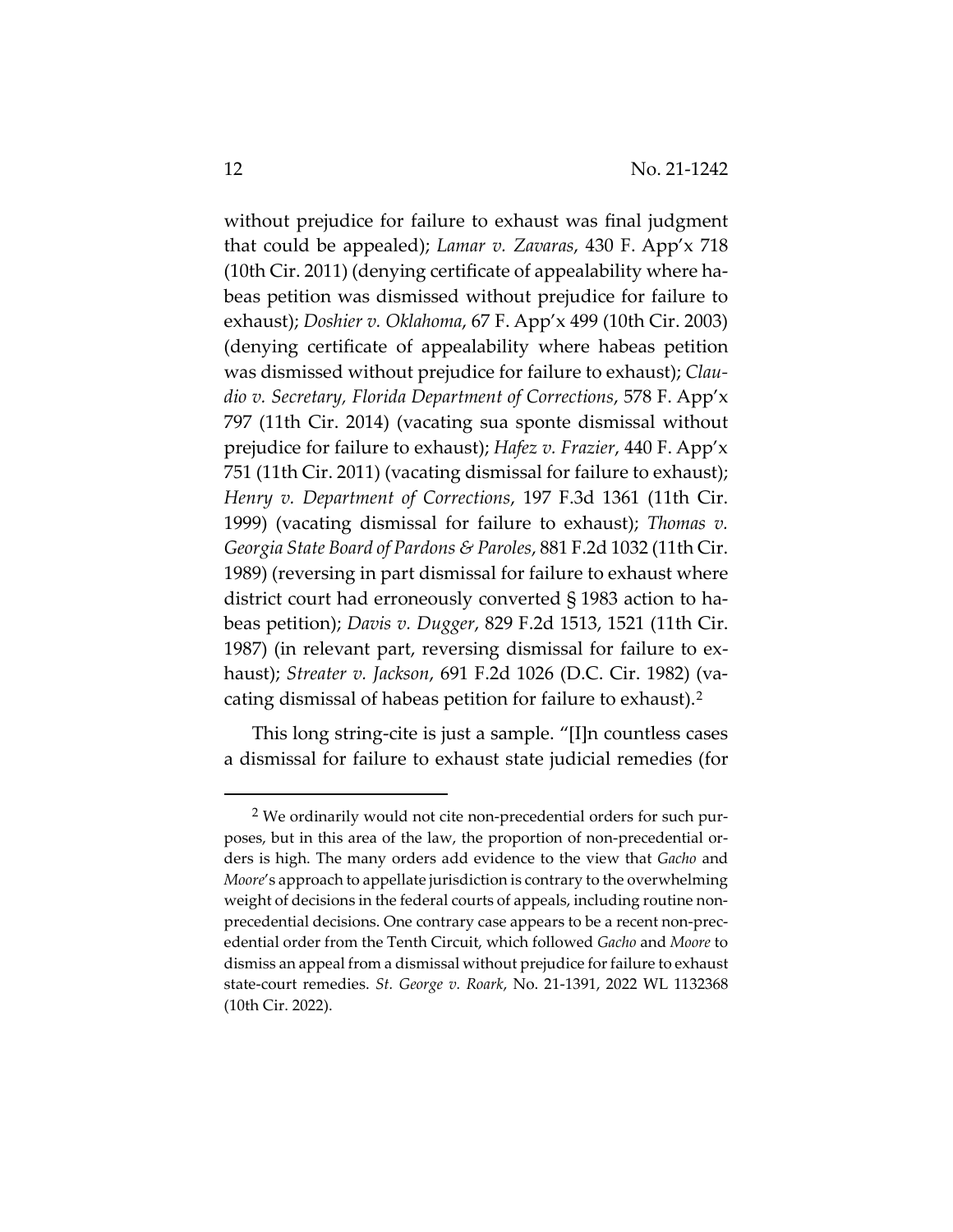example, in a habeas corpus case) or administrative remedies (for example, in a prisoner civil rights suit) has been appealed as a final judgment." *Hill*, 352 F.3d at 1145; see also *id.* at 1144 ("The test for finality is not whether the suit is dismissed with prejudice or without prejudice, on the merits or on a jurisdictional ground or on a procedural ground such as failure to exhaust administrative remedies when exhaustion is not a jurisdictional requirement. The test is whether the district court has finished with the case."). The Federal Reporters, Federal Appendix, and on-line databases are full of hundreds if not thousands of appeals challenging dismissals of habeas petitions for failure to exhaust state-court remedies. If *Gacho* and *Moore* were correct, virtually all of those hundreds or thousands of appeals should have been dismissed for lack of appellate jurisdiction, and the many erroneous dismissals for failure to exhaust and occasional erroneous conversions of civil rights cases into habeas petitions would have defied appellate review.

For these reasons, we hold that the dismissal of Lauderdale-El's habeas corpus petition without prejudice for failure to exhaust state-court remedies is a final, appealable judgment. We have jurisdiction over this appeal. We overrule *Gacho* and *Moore* on this issue of appellate jurisdiction.[3](#page-12-0)

<span id="page-12-0"></span><sup>3</sup> *Gacho* cited a few cases in a footnote to try to show that *Moore* was "not an outlier." 792 F.3d at 736 n.2. The only one involving failure to exhaust state-court remedies was *Stanley v. Chappell*, 764 F.3d 990 (9th Cir. 2014), but in that case, the district court had stayed and held in abeyance a habeas petition pending exhaustion of state remedies. That ruling showed that the district court contemplated further proceedings, meaning that the case was not over in the district court.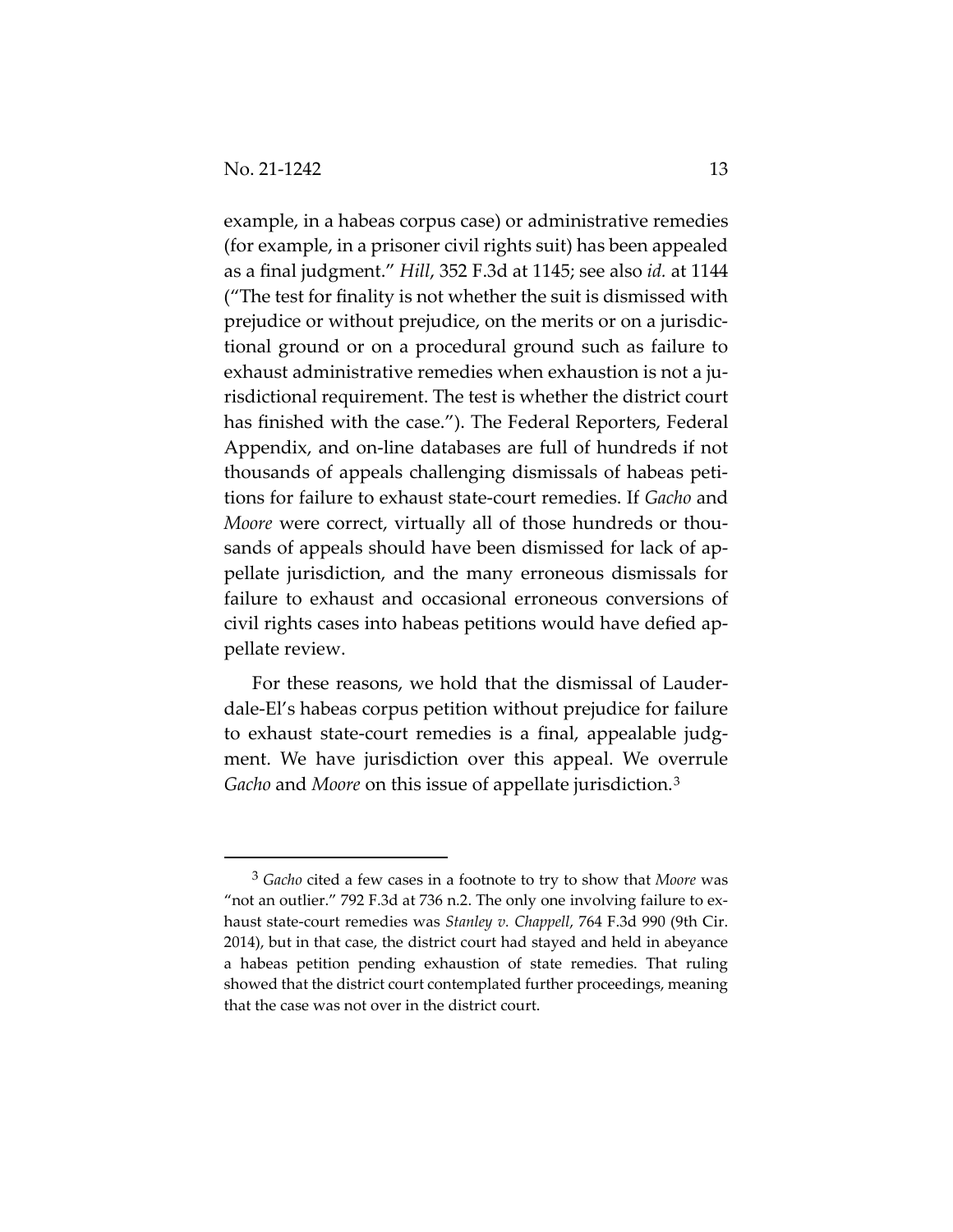#### II. *Failure to Exhaust State Remedies*

We now turn to whether state-court remedies are available for Lauderdale-El that he failed to exhaust. The parties agree that he exhausted administrative remedies but did not pursue relief in state court.

Indiana courts ordinarily do not have jurisdiction to consider prison disciplinary cases, so prisoners must exhaust only administrative remedies before filing a federal habeas petition. *Harris v. Duckworth*, 909 F.2d 1057, 1058 (7th Cir. 1990); *Blanck v. Indiana Department of Correction*, 829 N.E.2d 505, 507–08 (Ind. 2005). Indiana courts have, however, heard other cases involving good-time credits—including challenges to the restoration policy at issue here. See *Young v. Indiana Department of Correction*, 22 N.E.3d 716, 718–19 (Ind. App. 2014) (rejecting challenge to restoration policy); see also *Young v. State*, 888 N.E.2d 1255, 1256–57 (Ind. 2008) (holding that claims for educational credit time may be pursued in post-conviction proceedings but affirming dismissal of petition on other grounds). We agree with the district court that these precedents authorize state-court review of the decision that petitioner challenges here.

If we had doubts on the question, they would be quieted by the views of the Indiana Attorney General, who tells us that state courts would hear Lauderdale-El's claim. These are not the words of just any litigant. They are the words of the official responsible for responding to every such claim made in the State of Indiana. We take the office's position to mean that if Lauderdale-El's claim or a similar one is brought in state court, the office will not challenge the court's jurisdiction to hear the claim. Accordingly, we agree with the district